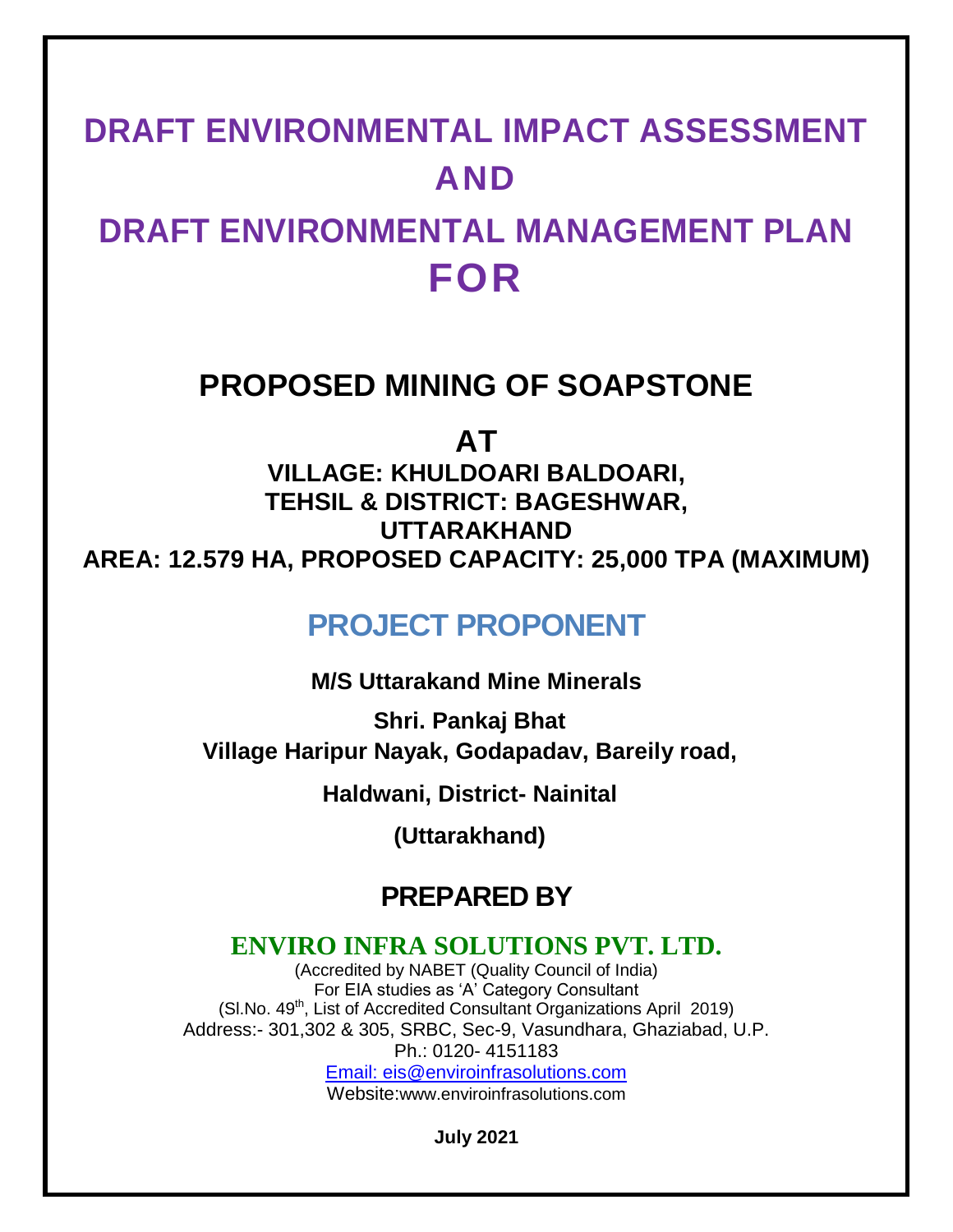# **EXECUTIVE SUMMARY**

# **INTRODUCTION**

# **Purpose of the Report**

M/s Uttarakhand Mine Minerals proposes the Soapstone Mine extending over an area of 12.759 ha (25000 TPA (maximum) of Soapstone) in Village – Khuldoari Baldoari, Tehsil & District - Bageshwar, Uttarakhand. The proposal for TOR was considered in its meeting dated 03 June 2021 and since the project comes under B1 Category with cluster situation. The draft Environmental Impact Assessment report has been prepared to comply with the standard Terms of Reference (ToR), under EIA notification of the MoEF&CC dated 14th September, 2006 and amended thereof, for seeking environmental clearance for mining of soapstone in the applied mining lease area.

# **Identification of Project & Project Proponent**

# **Identification of Project**

The Proposed Soapstone mine is executed over an area of 12.579 ha in Village – Khuldari Baldoari, Tehsil & District - Bageshwar, Uttarakhand. The maximum production rate is of 25000 TPA of soapstone production.

The cost of the project is Rs.30 lakhs.

# **Project Proponent**

The project proponent is M/s Uttarakhand Mine minerals. The proposed Soapstone Mine extends over an area of 12.579 Ha (25000 TPA (maximum) of Soapstone) Village – Khuldoari Baldoari, Tehsil & District - Bageshwar, Uttarakhand. The LOI of proposed Soapstone Mine was granted in favour of M/s Uttarakhand Mine minerals for period of 50 years by the Govt. of Uttarakhand. The proposed rate of production is 25000 TPA (maximum) of soapstone. The estimated project cost is Rs 30 lakhs. The expected life of mine is 50 years.

# **Address of the applicant**

# **M/s Uttarakhand Mine Minerals**

Registered Address - Village – Haripur Nayak, Ghodapadav, Bareily road, Haldwani, District – Nainitaal, Uttarakhand

The proponent has applied for environmental clearance for mining lease in the name of Soapstone (Agricultural Land) Mining Project over an area of 12.579 ha at Village – Khuldoari Baldoari, Tehsil & District - Bageshwar, Uttarakhand.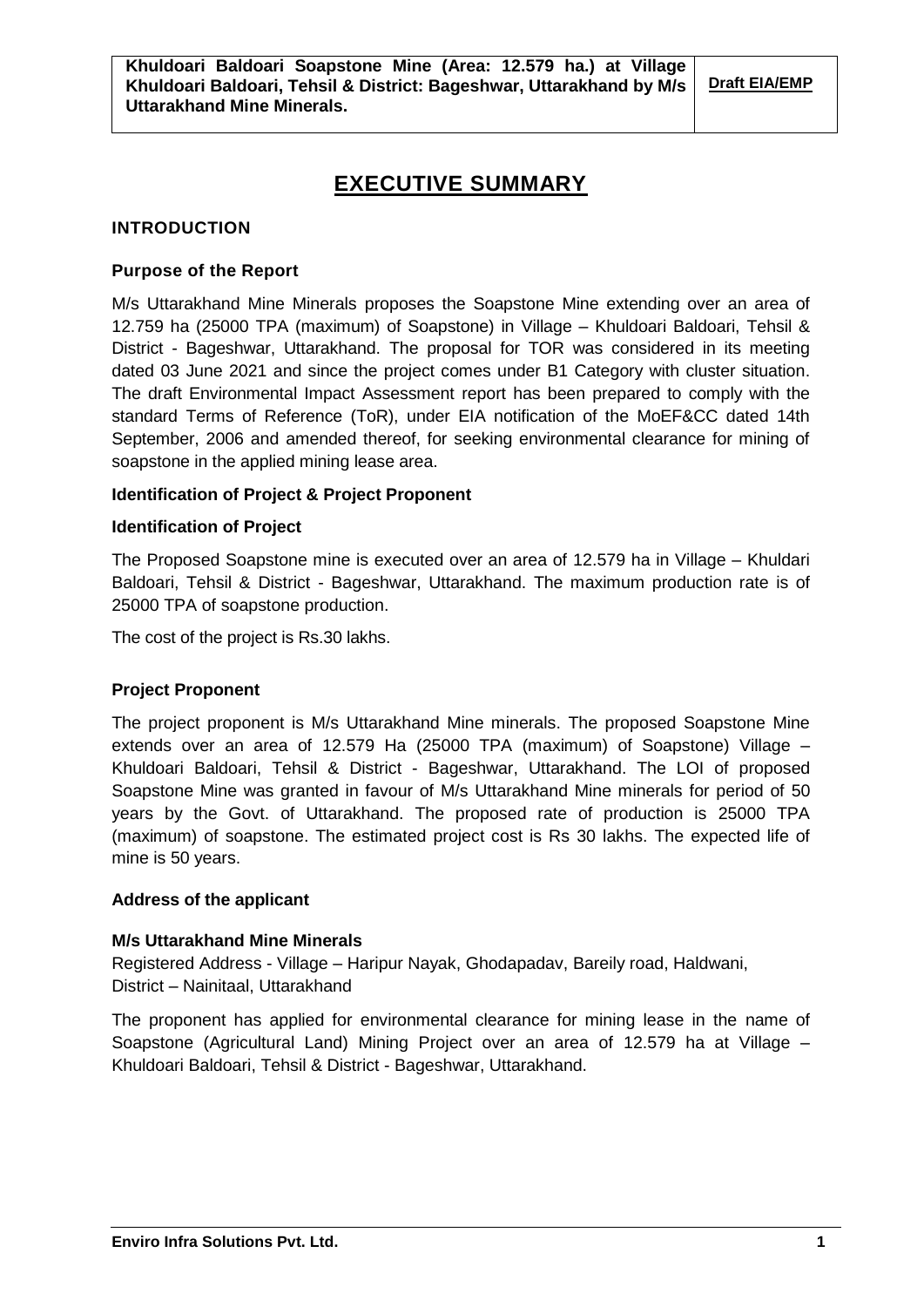### **BRIEF DESCRIPTION OF PROJECT**

#### **Nature of the Project**

The proposed Soapstone Mine, project will adopt opencast manual cum semi mechanized method. The mine is executed over a lease area of about 12.579 ha, for the production of 25000 TPA of soapstone.

Therefore as per the EIA Notification dated 15th January, 2016 and 1st July, 2016, the project comes under "B1" Category since the area is greater than 5 ha.

#### **Size of the Project**

The proposed Soapstone mining project extends over an area of 12.579 ha with the target maximum production capacity of mine is about 25000 TPA (maximum) of Soapstone.

#### **Anticipated Life of Project and Cost of the Project**

The projected life of the mine is 50 years. The cost of the project is about Rs. 30 lakhs.

#### **Location of the Project**

The proposed Soapstone Mine lease comes under Village – Khuldoari Baldoari, Tehsil & District - Bageshwar, Uttarakhand. Geo-graphically the ML area extends from North Latitude :29° 52' 15.74" N to 29° 52' 33.58"N and East Longitude: 79° 47' 52.06" E to 79° 48' 8.17"E with an elevation of about 1350 m reduced level (RL). The area falls in Survey of India topo sheet No. 53 O/13.

#### **PROJECT DESCRIPTION**

#### **Salient Features of Mine Lease**

The salient features of mine lease are given in **Table E-1** below:

| Sr. No.       | <b>Parameter</b>        | <b>Description</b>                                                                                                                                                                |
|---------------|-------------------------|-----------------------------------------------------------------------------------------------------------------------------------------------------------------------------------|
| 1             | Name of the Mine        | Proposed Khuldoari Baldoari Soapstone Mine<br>(Area: 12.579 ha.) at Village Khuldoari Baldoari,<br>Tehsil & District: Bageshwar, Uttarakhand by M/s<br>Uttarakhand Mine Minerals. |
| $\mathcal{P}$ | <b>Mining Capacity</b>  | 25000 (maximum) TPA of Soapstone                                                                                                                                                  |
| 3             | Longitude Latitude      | 29° 52' 15.74" N to 29° 52' 33.58"N<br>79° 47' 52.06" E to 79° 48' 8.17"E                                                                                                         |
| 4             | Method of mining        | Opencast semi mechanized method                                                                                                                                                   |
| 5             | Total ML area           | 12.579 Ha                                                                                                                                                                         |
| 6             | Extent of mechanization | Excavator shall be deployed for extraction of top<br>soil, interburden and mineral. No drilling and<br>blasting will be done.                                                     |
|               | Bench height & width    | 3m                                                                                                                                                                                |

#### **Table E-1: Salient Features of mine lease area**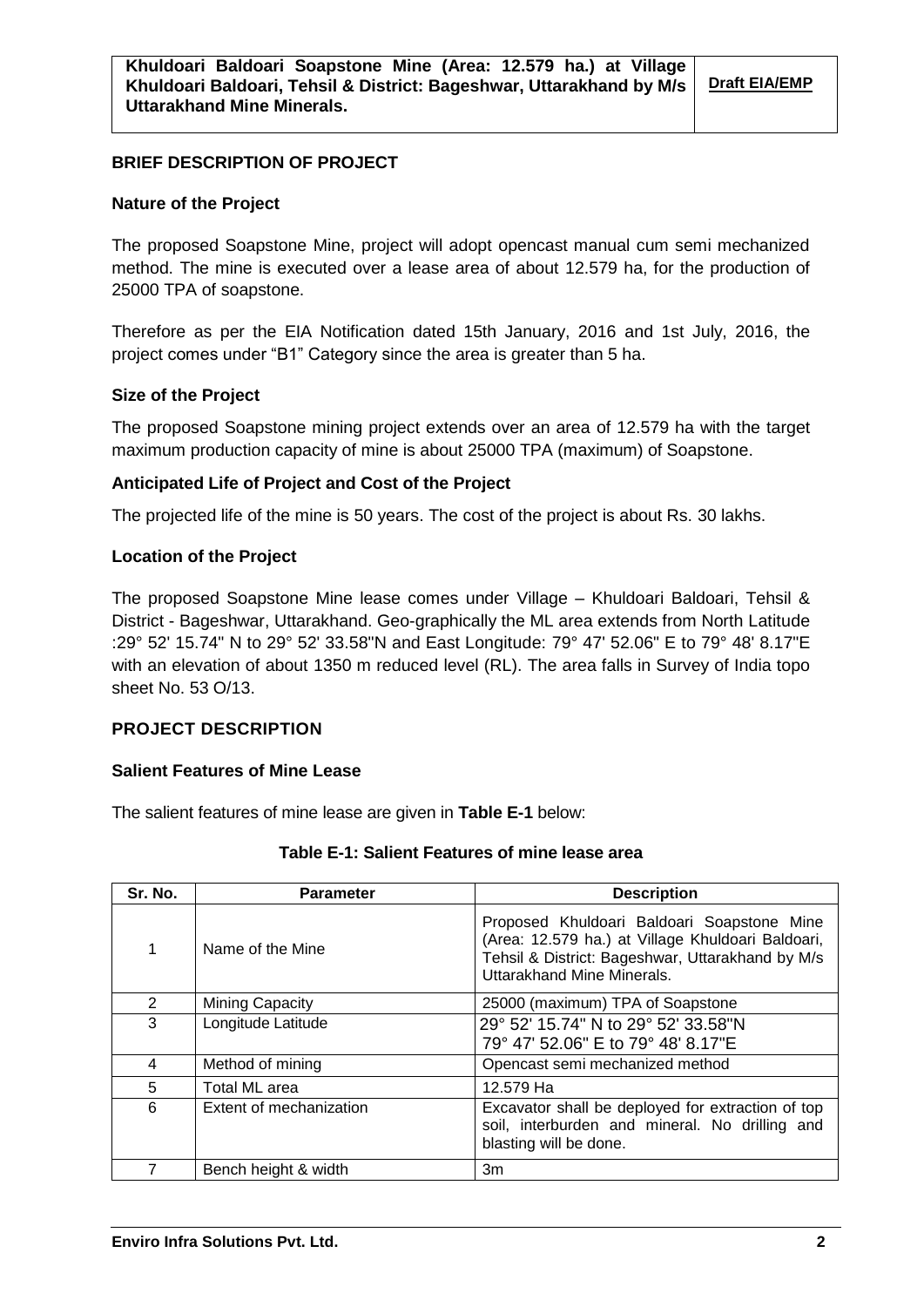# **Khuldoari Baldoari Soapstone Mine (Area: 12.579 ha.) at Village Khuldoari Baldoari, Tehsil & District: Bageshwar, Uttarakhand by M/s Uttarakhand Mine Minerals.**

**Draft EIA/EMP**

| 8               | <b>Bench Slope</b>                                              | $70^\circ$                                                             |
|-----------------|-----------------------------------------------------------------|------------------------------------------------------------------------|
| 9               | Slope of track                                                  | 1:8 to 1:20                                                            |
| 10              | <b>Transportation of Material</b>                               | The mineral will be supplied in the local market<br>by trucks/tippers. |
| 11              | Manpower                                                        | 59 persons                                                             |
| 12 <sup>2</sup> | Water Requirement                                               | <b>10 KLD</b>                                                          |
| 13              | Source of Water                                                 | Nearby Natural Springs (nalah)                                         |
| 14              | Greenbelt development / Plantation 0.3913 ha<br>(Mine life end) |                                                                        |
| 15.             | No. of saplings proposed in the next 5 11760<br>years           |                                                                        |

# **10.4.2 Mine Development and Production**

The mining will be done semi-mechanized way in open cast method in quite a systematic manner by forming 3m high benches. However, there may be minor variation in the width and-height which the lessee will keep on mending. The top soil and interburden to be scrapped with the help of JCB machine, dozer, shovels, pickaxe, spade & crowbar and will be stacked separately in dump yard located near the working pit. The developmental working will be done by construction of road/track to different working benches, removal of top soil and interburden. The soil will be filled into the bags, loaded on mules and unload into stockyard.

Year wise Production details are given in **Table E-2** below.

| Table E-2: Year wise Production of Soapstone Mine |  |  |
|---------------------------------------------------|--|--|
|---------------------------------------------------|--|--|

| r ear                              |       |       | Ш     | TV)   |       | <b>Total</b> |
|------------------------------------|-------|-------|-------|-------|-------|--------------|
| <b>Proposed Production (Tonne)</b> | 15000 | 20000 | 25000 | 25000 | 25000 | 10000        |

The quantity of top soil, waste rock from pit to be generated during next five years is given in **Table E-3** below:

| Year         | <b>Top Soil</b><br>(cum) | Interburden (cum) | <b>Mineral Rejects</b><br>(cum) |
|--------------|--------------------------|-------------------|---------------------------------|
| T            | 4347                     | 16667             | 21013                           |
| П            | 5731                     | 20669             | 26400                           |
| Ш            | 4662                     | 27084             | 31746                           |
| IV           | 4292                     | 24729             | 29021                           |
| V            | 4129                     | 25655             | 29784                           |
| <b>Total</b> | 23160                    | 114804            | 137964                          |

**Table E-3: Quantity of Top soil**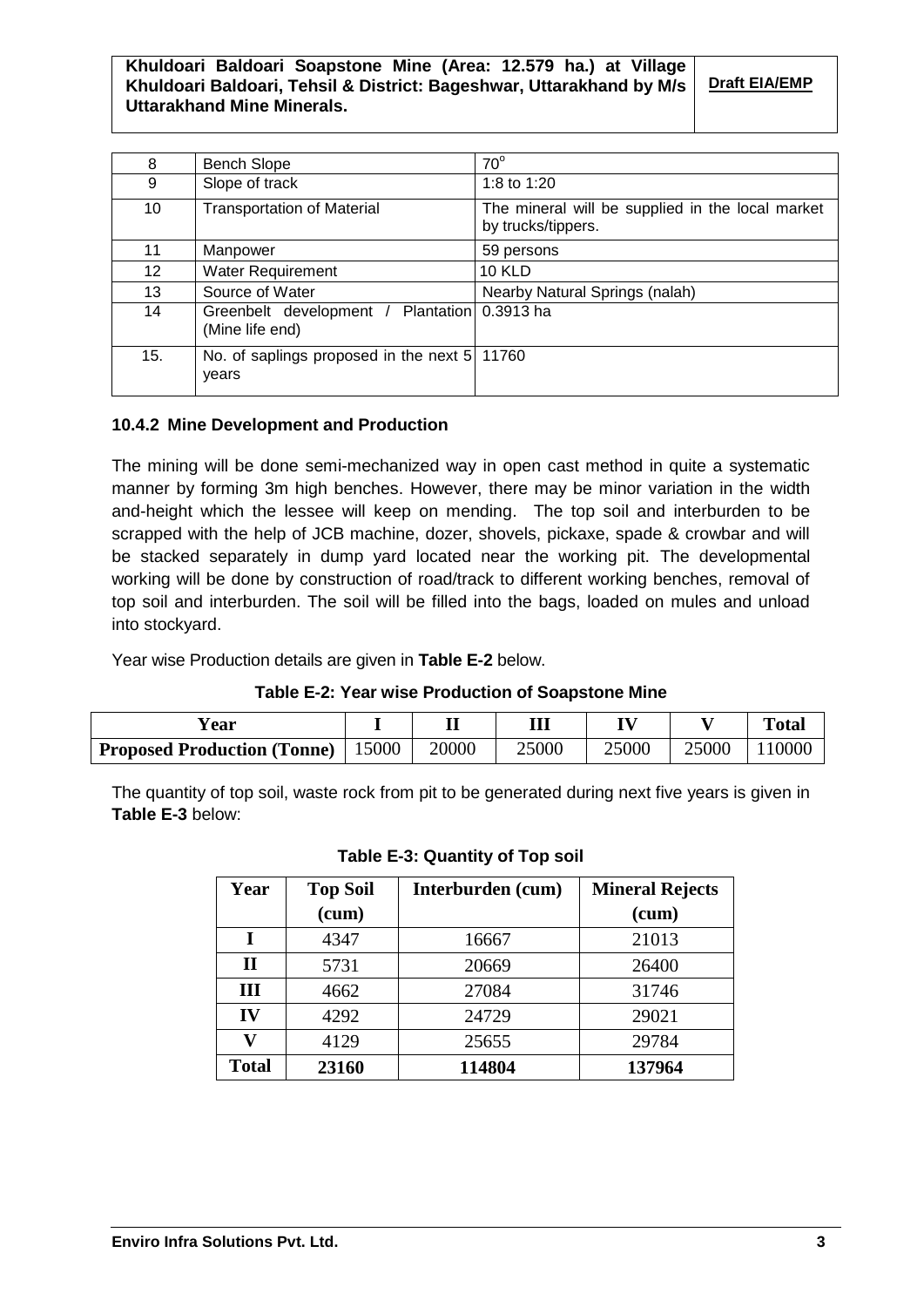# **Method of Mining**

The salient points of proposed method of mining are given below:

- The mining will be done semi-mechanized way in open cast method in quite a systematic manner by forming 3m to 9m high benches with1.5m to 3.0m sub-benches. However, there may be minor variation in the width and height which the lessee will keep on mending.
- The top soil and interburden to be scrapped with the help of JCB machine, dozer, shovels, pickaxe, spade & crowbar and will be stacked separately in dump yard located near the working pit.
- The extracted mineral is properly sorted out at the mine site. Crow bars are sometimes used to dislodge the mineral.
- The excavation for soapstone will be made through JCB Machine, dozer, shovels, pickaxe, spade & crowbar.
- It is proposed to make 3m to 9m height benches which will be sliced in different stages each of 6.0m,3.0m hight with 1.5m height sub benches.
- The slope of the faces will be kept  $60^{\circ}$ -70<sup>°</sup> and the ultimate slope of the pit will remain  $45^0$ .
- Developmental work will be done by construction of road/track to different working benches, removal of top soil and interburden.
- The soil will be filled into the bags, loaded on mules and unload into stockyard.
- The interburden generated during mining will be separately stacked and places shown within the applied area which will be backfilled.
- Sorting of high grade soapstone will be done on the benches by the labourers and it will be graded.
- The local people will be used for removal of mineral to the nearest road point from where the minerals will be transported by trucks to Haldwani.
- The mineral will be loaded over the trucks by the manual labour. The pit will be connected by track/foot path to the main road.
- The slope of track may vary from 1:8 to 1:20.
- Each mining face will be connected by track/road having width 3.0m.
- Exploitation of soapstone is small scale of mining and does not require any drilling  $\&$ blasting.
- The average rate of production of soapstone is estimated in between 15000 to 25000 tonnes from I year to V year.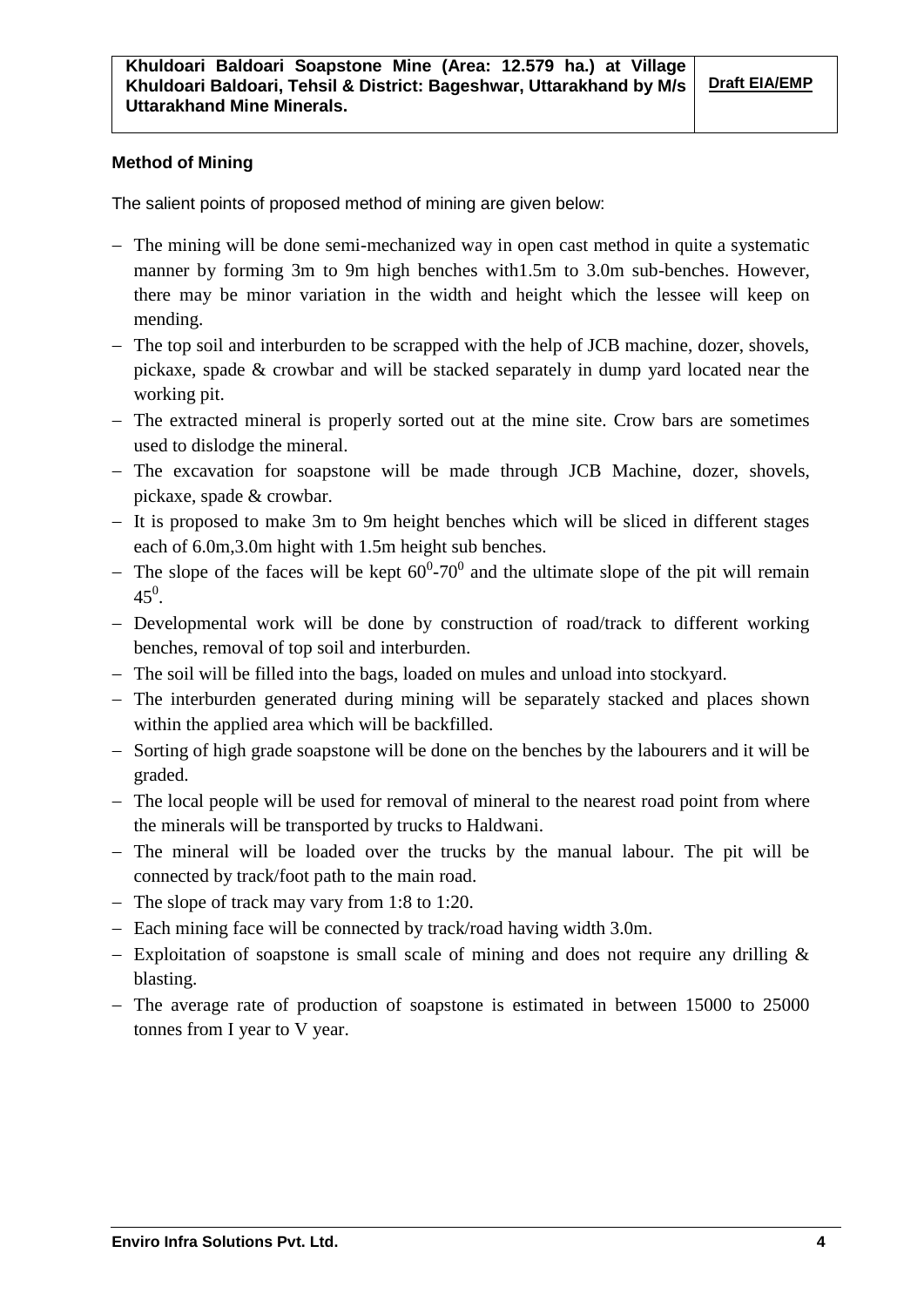# **IMPACT ON LAND USE, RECLAMATION OF MINED OUT AREAS AND AFFORESTATION PROGRAMME**

# **Impact on land use & reclamation of mined out areas**

Opencast mining activities may alter the landscape of the lease area and also cause some disturbance to the surface features of the surrounding areas. Mining will be done after leaving 7.5 m safety barrier.

Plantation will be developed in consultation with district administration/ local authority, wherever feasible.

The Existing land use pattern is agricultural land. The impact on land form or physiography will be land use on the hilly terrain will undergo radical changes due to the open cast mining.

# **Proposal for reclamation of land affected by mining activities:**

The mining will commence from the higher levels and will advance towards lower levels. Intermittent backfilling will commence from the higher levels and subsequently advance towards the lower elevation so that terraced agriculture fields would undertake in such a manner that original land use will be restored i.e. before the onset of monsoon will be handed over to cultivators for cultivation. The final backfilling will be started once the ultimate benches are formed and pit reaches the optimum economic depth. All recovery of the mineral will be of the saleable grade.

Plantation will be raised in 7.5m barrier zone along the boundaries of the mining lease area by planting the native species around ML area, backfilled and reclaimed area, around water body, roads etc. in consultation with the local DFO/Agriculture department. The details of the year wise plantation have been shown in **Table E-4**.

| Year         | Plantation within 7.5m of the area | Total no. of sapling |
|--------------|------------------------------------|----------------------|
|              | Area (ha.)                         |                      |
| 2020-21      | 0.0577                             | 260                  |
| 2021-22      | 0.0751                             | 338                  |
| 2022-23      | 0.0750                             | 338                  |
| 2023-24      | 0.1049                             | 472                  |
| 2024-25      | 0.0786                             | 354                  |
| <b>Total</b> | 0.3913                             | 1760*                |

**Table E-4: Year wise Afforestation scheduled**

**\*Besides the year wise plantation Total 1760 sapling will be done in five years and 10000 sapling uoto lease period in Van Panchayat and forest land after taking due permission from concerning authority.**

# **LAND USE PATTERN**

Presently (pre-mining), the land covered under the mine lease area is non-forest agricultural land.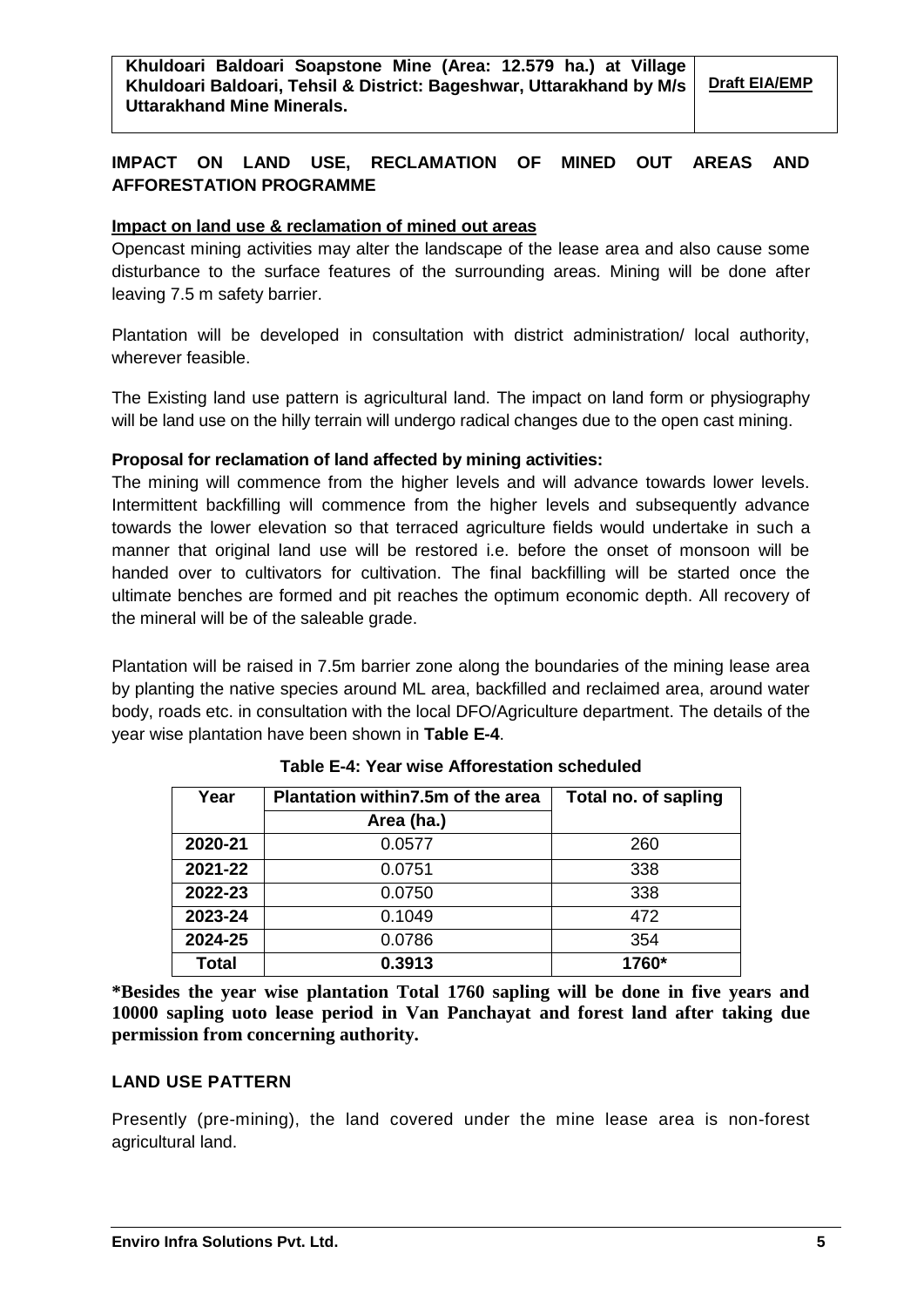# **BASELINE ENVIRONMENTAL STATUS**

#### **Soil Quality**

Five soil samples were collected in and around the mine lease area to assess the present soil quality of the region. In the study area, variations in the pH of the soil were found to be slightly basic (7.36 to 7.88). Electrical conductivity (EC) is a measure of the soluble salts and ionic activity in the soil. In the collected soil samples the conductivity ranged from 220.12 – 340.26 µmhos/cm.

Based on the results, it is evident that the soils are not contaminated by any polluting sources.

#### **Meteorology**

Meteorological data at the site was monitored during  $1<sup>st</sup>$  Dec 2020 to 28 Feb 2021 representing winter season.

Ambient Air Quality Monitoring (AAQM) has been carried out at five locations during winter season from Dec 2020 to Feb 2021. The minimum and maximum level of PM10 recorded within the study area was in the range of 34.5  $\mu$ g/m<sup>3</sup> to 60.7  $\mu$ g/m<sup>3</sup> with the 98<sup>th</sup> percentile ranging between 45.2  $\mu$ g/m<sup>3</sup> to 60.42  $\mu$ g/m<sup>3</sup>. The minimum and maximum level of PM2.5 recorded within the study area was in the range of 12.4  $\mu$ g/m<sup>3</sup> to 28.3  $\mu$ g/m<sup>3</sup> with the 98<sup>th</sup> percentile ranging between 21.3  $\mu$ g/m<sup>3</sup> to 28.16  $\mu$ g/m<sup>3</sup>. The minimum and maximum concentration of SO2 recorded within the study area was 5.0 to 8.5  $\mu$ g/m<sup>3</sup> with the 98<sup>th</sup> percentile ranging between 5.4  $\mu$ g/m<sup>3</sup> to 8.4  $\mu$ g/m<sup>3</sup>. The minimum and maximum level of NO2 recorded within the study area was in the range of was 5.7  $\mu$ g/m<sup>3</sup> to 20.4  $\mu$ g/m<sup>3</sup> with the 98<sup>th</sup> percentile ranging between 13.2  $\mu$ g/m<sup>3</sup> to 20.2  $\mu$ g/m<sup>3</sup>. The results thus obtained indicate that the concentrations of PM10, PM2.5, SO2 and NO2 in the Ambient Air are well within the National Ambient Air Quality (NAAQ) standards for Industrial, Residential, Rural and other areas.

#### **Water Quality**

To assess the physical and chemical properties of water in the region, water samples from 7 locations were collected from various water sources around the mine lease area.

The pH was varying for ground water from 7.36 to 7.86 and the surface water were 7.28 to 7.37. The total dissolved solids in ground water were varying from 196.4 mg/l to 413.34 mg/l whereas in surface water varying from 186.98 mg/l to 190.16 mg/l. The chloride level in the ground water samples collected in the study area were ranging from 12.6 mg/l to a maximum of 47 mg/l similarly, in surface water samples 16.8 mg/l to 17.9 mg/l. The hardness were varying from the hardness were varying from 182.44 mg/l to 288.2 mg/l and in surface water sample from 187.14 mg/l to 189.12 mg/l.

The results indicate groundwater is generally in conformity with the drinking water standards (IS: 10500:2012) and surface water is in conformity with IS-2296 standards.

# **Noise Levels**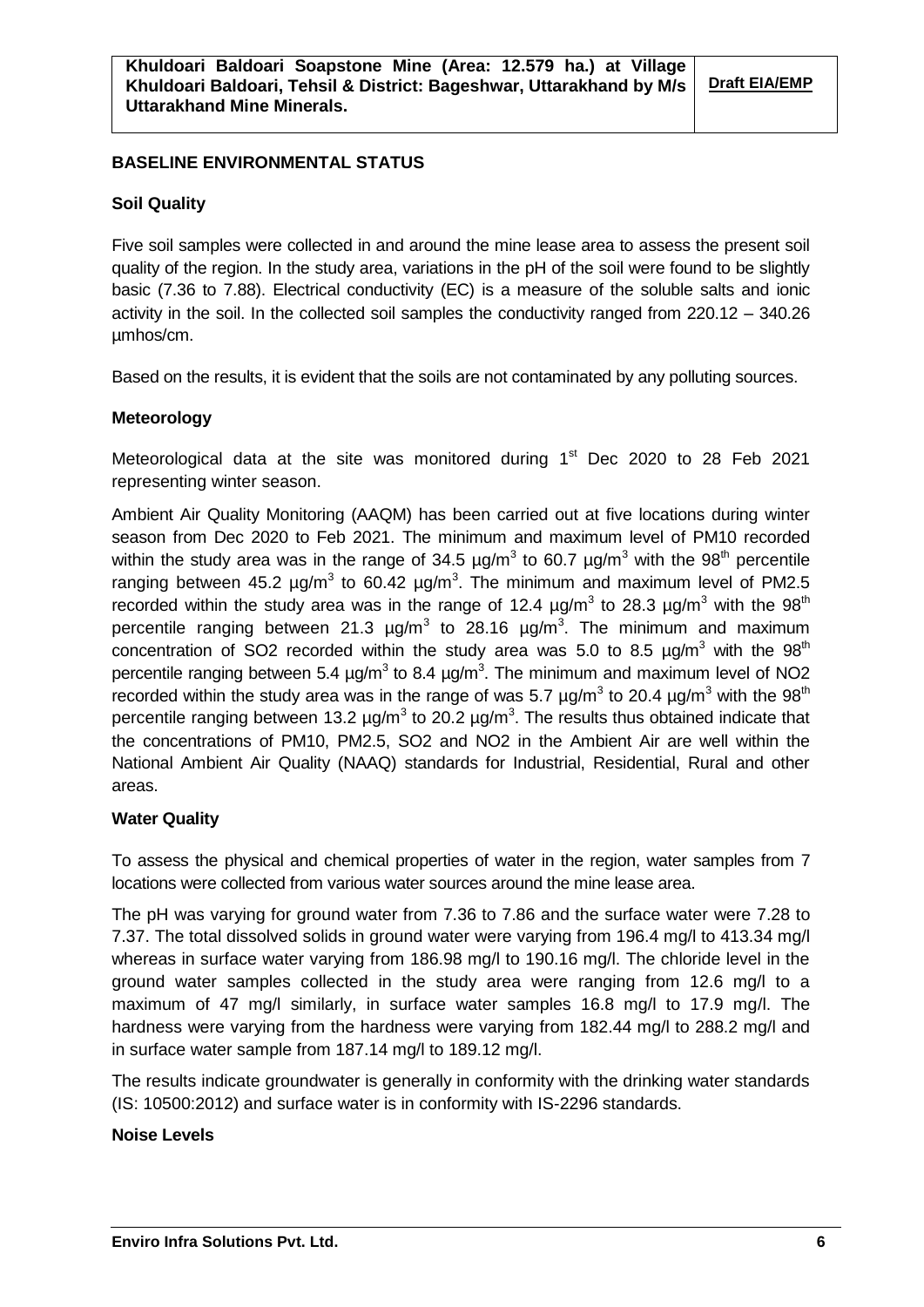Ambient noise levels were measured at Five locations around the proposed mine site. Assessment of average logarithm night time Leq (Ln) varies from 38.3 to 55.7 dB (A) and the average logarithm daytime Leq (Ld) varies from 49.2 to 62.3 dB (A) within the study area.

# **Ecological Environment**

Based on the field studies and review of published literature, it is observed that there are two Schedule-I species present in the study area of the mine lease area i.e. Indian Leopard and Asiatic Black Bear. There are no wildlife sanctuaries and National Parks within the study area of 10-km radius. However, the nearest RF from the mine lease is Khuldoari Baldoari reserve forest at a distance of 200 m.

# **Social Environment**

According to the 2011 census of India, Bageshwar has a population of 2,59,898. The total SC population in Bageshwar district is 72,061 which is 27.72% of the total population, while ST population is 1982, which is 0.76% of the total population. The literate population in Bageshwar district is 1,79,483, out of which male & female are 97,546 and 81,937 respectively. The male literates represent 54.35% while female represent 45.65% of the total population.

# **ANTICIPATED ENVIRONMENTAL IMPACTS**

# **Impact on Air Quality**

Soapstone mine where  $PM_{10}$  and  $PM_{2.5}$  will be the main pollutants generated in mining activities. The emissions of Sulphur dioxide  $(SO<sub>2</sub>)$ , Nitrogen Oxide  $(NO<sub>2</sub>)$  contributed by diesel operated equipment and vehicles movement were considered marginal as branded make and vehicles with PUC certificate will be operated only. Fugitive dust and particulates are major pollutants occurred in the mining activities. Fugitive emissions will be settled by 70- 80% by use of multiple water sprinklers. Prediction of impacts on air environment will be made with proposed production and net increase in  $PM_{10}$  and  $PM_{2.5}$  emissions at the proposed site and at the 10 km radius of study area due to mining activities.

Air pollution sources in the operating mine was classified into two categories

- i. Loading and unloading of mineral and OB, IB
- ii. Transportation on the haul road

# **Impact on Water Resources**

# **Surface Water Resources**

The topography of the area will not be largely changed in view of the proposed concurrent reclamation. During the mining activity period, there is a possibility of mixing of freshly disturbed material with the rain water. To take care of such happenings, retaining walls have been provided along the backfilled pits and along the soil and interburden dumps.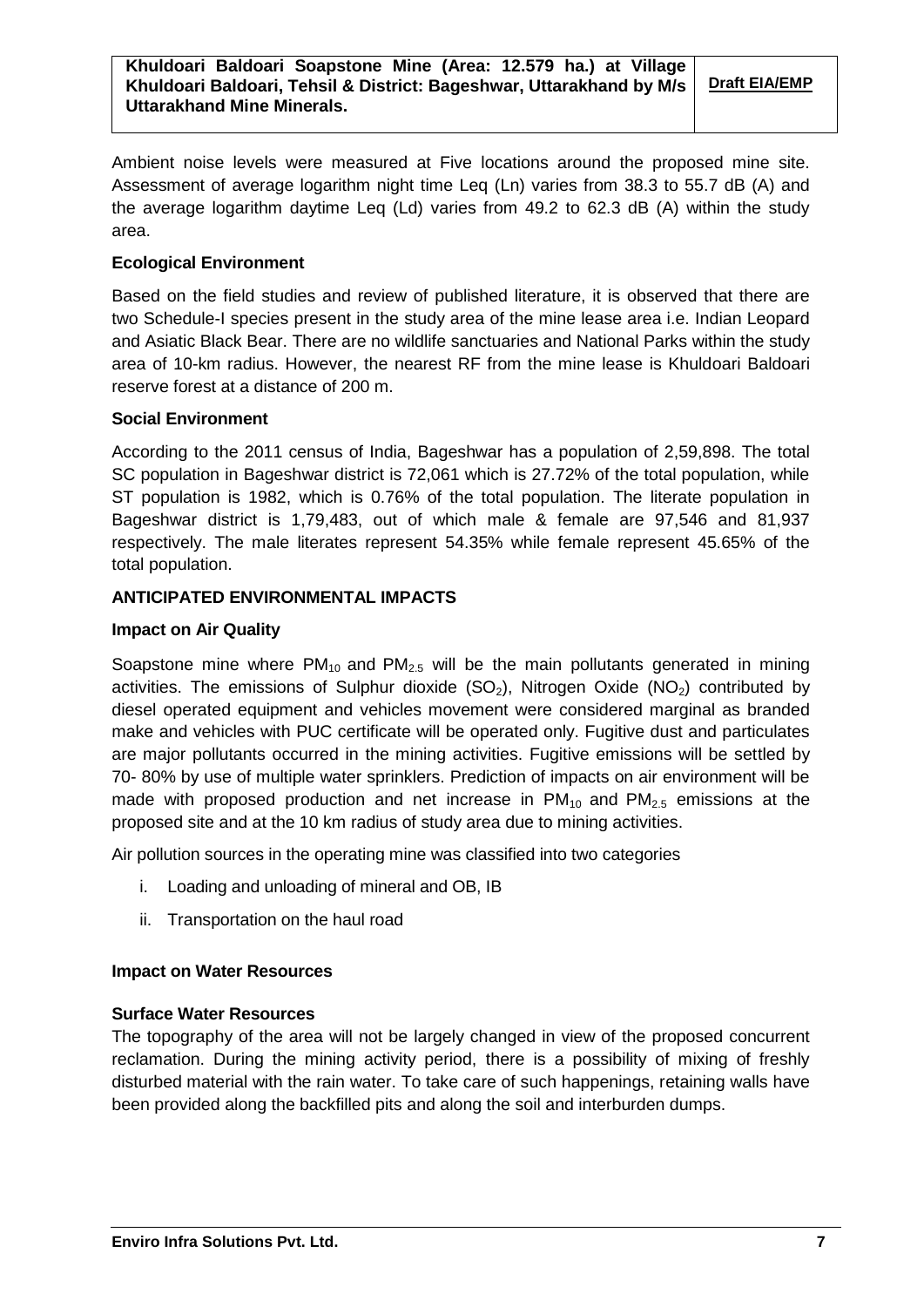#### **Groundwater Resources**

The water table in hills is usually very deep and does not have any relevance with mining activities. However, concurrent restoration to original topography will not be disturbing the percolating water.

# **Impact on Water Quality**

The impact on water quality will be confined to increased suspended solids during rain. The dumps will be secured with toe walls and rainy water will not carry significant suspended material.

# **Impact on Noise Levels and Ground Vibrations**

With the mining operations, due to the deployment of machinery, operation for mine development, excavation and transportation of soapstone and men, it is imperative that noise levels would increase. Assessment of average logarithm night time Leq (Ln) varies from 38.3 to 55.7 dB (A) and the average logarithm daytime Leq (Ld) varies from 49.2 to 62.3 dB (A) within the study area which is within the prescribed limit. It is also observed that these incremental noise levels will not significantly affect the existing ambient noise levels.

# **Impact on Soil**

The environmental impacts of the mining activities on topsoil are based on the quantity of removal of topsoil and its dumping. In the present project as it is proposed to temporarily store the topsoil and use it for plantation schemes, no impact of dozing of topsoil is envisaged.

The soil erosion from overburden and interburden dumps is not envisaged in the present project, as sufficient measures as detailed in the EMP would be undertaken.

# **Impact on Flora and Fauna**

There is no forest area in the core zone area of the lease. As the mining activity is restricted to core zone, no significant impact on the flora of the buffer zone due to the proposed mining of Soapstone is anticipated.

It is proposed to include *Alternanthera paronychioides, Cassia tora* and *Holoptelea integrifolia* in the plantation program as they serve as sinks for gaseous emissions. Extensive plantation comprising of pollutant resistant trees will be undertaken, which will serve not only as pollution sink but also as a noise barrier.

The incremental dust generations due to the mining operations, at the boundary of the mine lease are insignificant and it is also expected that with the adoption of mitigatory measures as suggested in EMP, the impact due to operation of the mine will be minimal on the terrestrial ecosystem and also on the adjacent forest area.

The impact on the fauna of the buffer zone due to the mining activity will be marginal. The proposed progressive plantation over a period of time will reduce the impact, if any, on the fauna.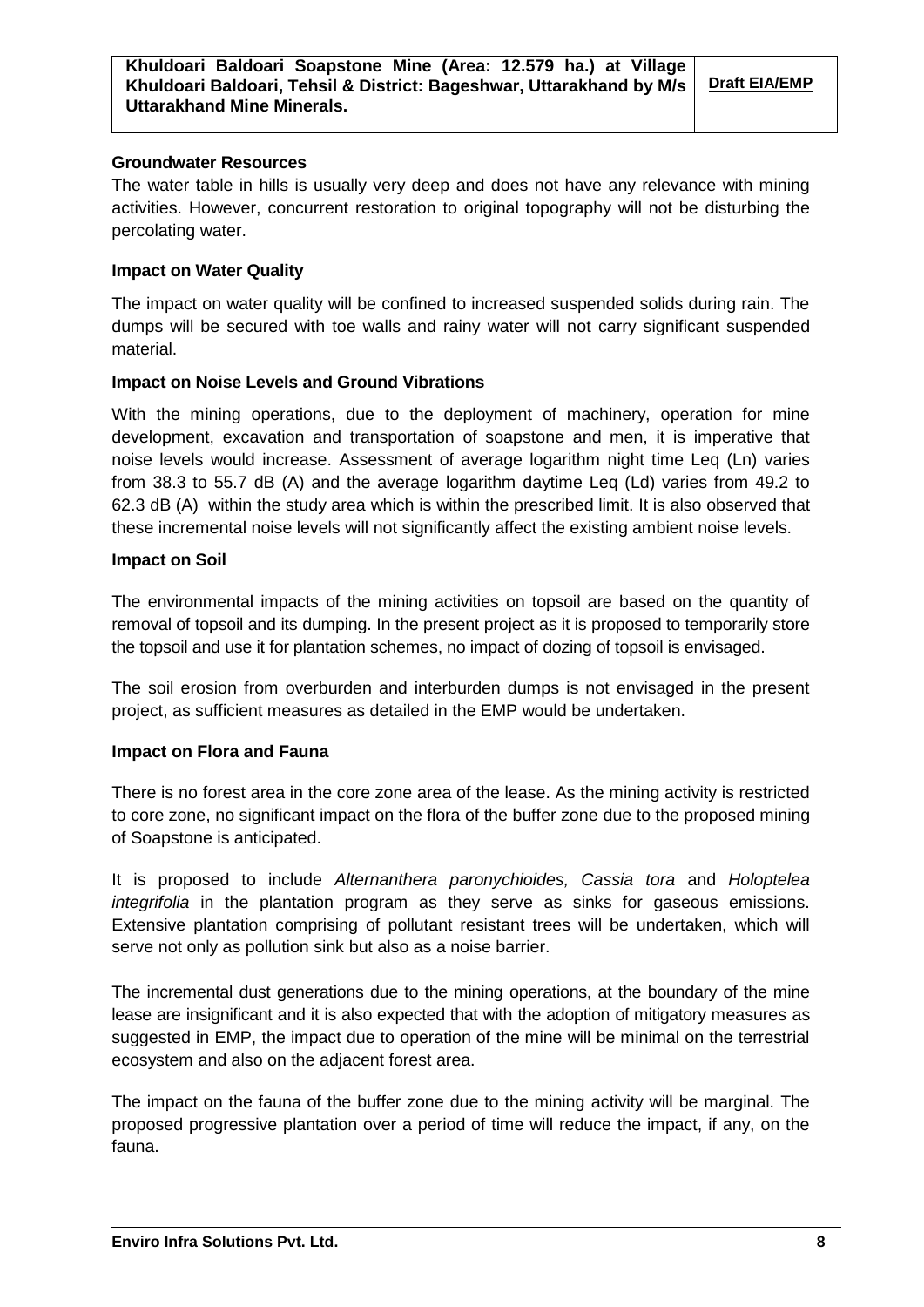#### **Impact on Land Use Pattern**

The proposed opencast mine will result in change the land use pattern of the ML area. The land degradation is expected during mining activities like excavation, overburden dumping, soil extraction etc. Land requirement for the project has been assessed considering functional needs.

### **Impact on Socio – Economic Aspects**

The mine area does not cover any habitation. Hence the mining activity does not involve any displacement of human settlement. No public buildings, places, monuments etc exist within the lease area or in the vicinity. The mining operation will not disturb/ relocate any village or need resettlement. Thus no adverse impact is anticipated.

The impact of mining activity in the area is positive on the socio-economic environment of the region. The proposed Soapstone Mine will be providing employment to local population and it will be give preference to the local people whenever there is requirement of man power.

# **ENVIRONMENTAL MANAGEMENT PLAN**

The summary of environmental mitigation measures are given in **Table- E-5**.

| <b>Impact Predicted</b>                                | <b>Suggestive measure</b>                                                                                                                                                                                                                                                                                                                                   |
|--------------------------------------------------------|-------------------------------------------------------------------------------------------------------------------------------------------------------------------------------------------------------------------------------------------------------------------------------------------------------------------------------------------------------------|
| Disturbance of free movement /<br>living of wild fauna | Awareness camps will be conducted for labours to<br>$\bullet$<br>make them aware about sensitivity/importance of<br>forest life.                                                                                                                                                                                                                            |
|                                                        | No tract or new road for movement of labours or<br>$\bullet$<br>vehicles be laid in reserve forest area, this will prevent<br>forest fragmentation, encroachment and human -<br>animal encounter.                                                                                                                                                           |
|                                                        | Care will be taken that noise produced during<br>٠<br>vehicles movement for carrying ore materials are<br>within the permissible noise level. Higher noise level<br>in the forest area will lead to restless and failure in<br>detection of calls of mates and young ones.<br>Care will be taken that no hunting of animals carried<br>٠<br>out by labours. |
|                                                        | If wild animals are noticed crossing the core zone, it<br>$\bullet$<br>will not be disturbed at all.                                                                                                                                                                                                                                                        |
|                                                        | Labours will not be allowed to discards food, plastic<br>٠<br>etc., which can attract animals near the core site.                                                                                                                                                                                                                                           |
|                                                        | Only low polluting vehicle will be allowed for carrying<br>٠<br>ore materials. All vehicles allowed in the project site                                                                                                                                                                                                                                     |

**Table- E-5: Proposed Environmental Mitigation Measures**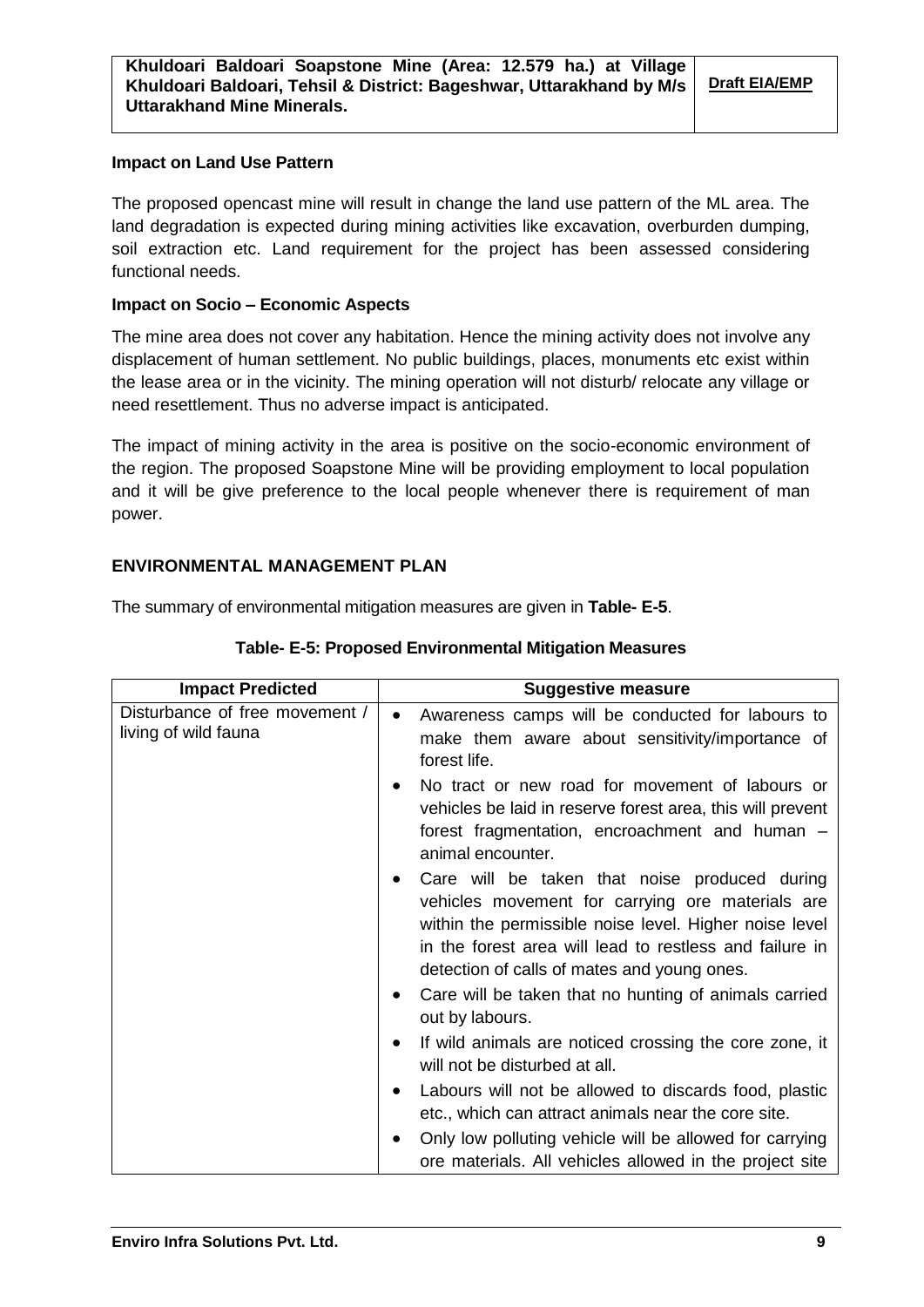# **Khuldoari Baldoari Soapstone Mine (Area: 12.579 ha.) at Village Khuldoari Baldoari, Tehsil & District: Bageshwar, Uttarakhand by M/s Uttarakhand Mine Minerals.**

**Draft EIA/EMP**

|                            | area will have to provide pollution under control<br>certificate at the end of three months.<br>No honk will be allowed in the forest area, noise level<br>$\bullet$<br>will be within permissible limit (silent zone-50dB<br>during day time) as per noise pollution (regulation and<br>control), rules, 2000, CPCB norms. |
|----------------------------|-----------------------------------------------------------------------------------------------------------------------------------------------------------------------------------------------------------------------------------------------------------------------------------------------------------------------------|
| Harvesting of forest flora | • No tree cutting, chopping, lumbering, uprooting of<br>shrubs and herbs should be allowed.<br>No pilling of ore material should in the reserve forest<br>$\bullet$<br>area.<br>Collections of economically important plants will be<br>$\bullet$<br>fully restricted.                                                      |

# **ANALYSIS OF ALTERNATIVES**

The Soapstone has been identified based on the result of geological investigations and exploration carried out by the Geological Survey of India (GSI). The mining projects are site specific as such alternate sites were not considered.

The mine is operated by opencast cum semi-mechanized method of mining. No other alternative technologies can be used because of the hard nature of the ore. Proposed mine is using eco-friendly measures to minimize the impact of mining on the surrounding environment.

# **COST ESTIMATES**

The details of the cost to for the Environmental Management plan for 5 years, the budget for Corporate Environmental Responsibility (CER) (per year) and year wise allocation of funds for the various activities proposed to be taken up under CSR programme has been given in **Table E-6**, **Table E-7** and **Table E-8** respectively**.**

| <b>S. No.</b> | <b>Measures</b>                                                                                                                                                                              | Cost (In Rs.) |
|---------------|----------------------------------------------------------------------------------------------------------------------------------------------------------------------------------------------|---------------|
| 1.            | Water Sprinkling for dust suppression                                                                                                                                                        | 1,00,000      |
| 2.            | <b>Environmental Monitoring:</b>                                                                                                                                                             | 50,000        |
|               | (i)<br><b>Ambient Air Quality Monitoring</b><br>(ii)<br><b>Ambient Noise Monitoring</b><br>(iii)<br><b>Water Quality Sampling &amp; Analysis</b><br>(iv)<br>Soil Quality Sampling & Analysis |               |
| 3.            | their<br>11760<br>Plantation<br>trees<br>along<br>with<br>of .<br>maintenance for green belt                                                                                                 | 11,76,000     |
| 4.            | Cost for Retaining wall/Toe wall                                                                                                                                                             | 63,000        |
|               | 13,89,000                                                                                                                                                                                    |               |

**Table- E-6: Budget for Environmental Management Plan**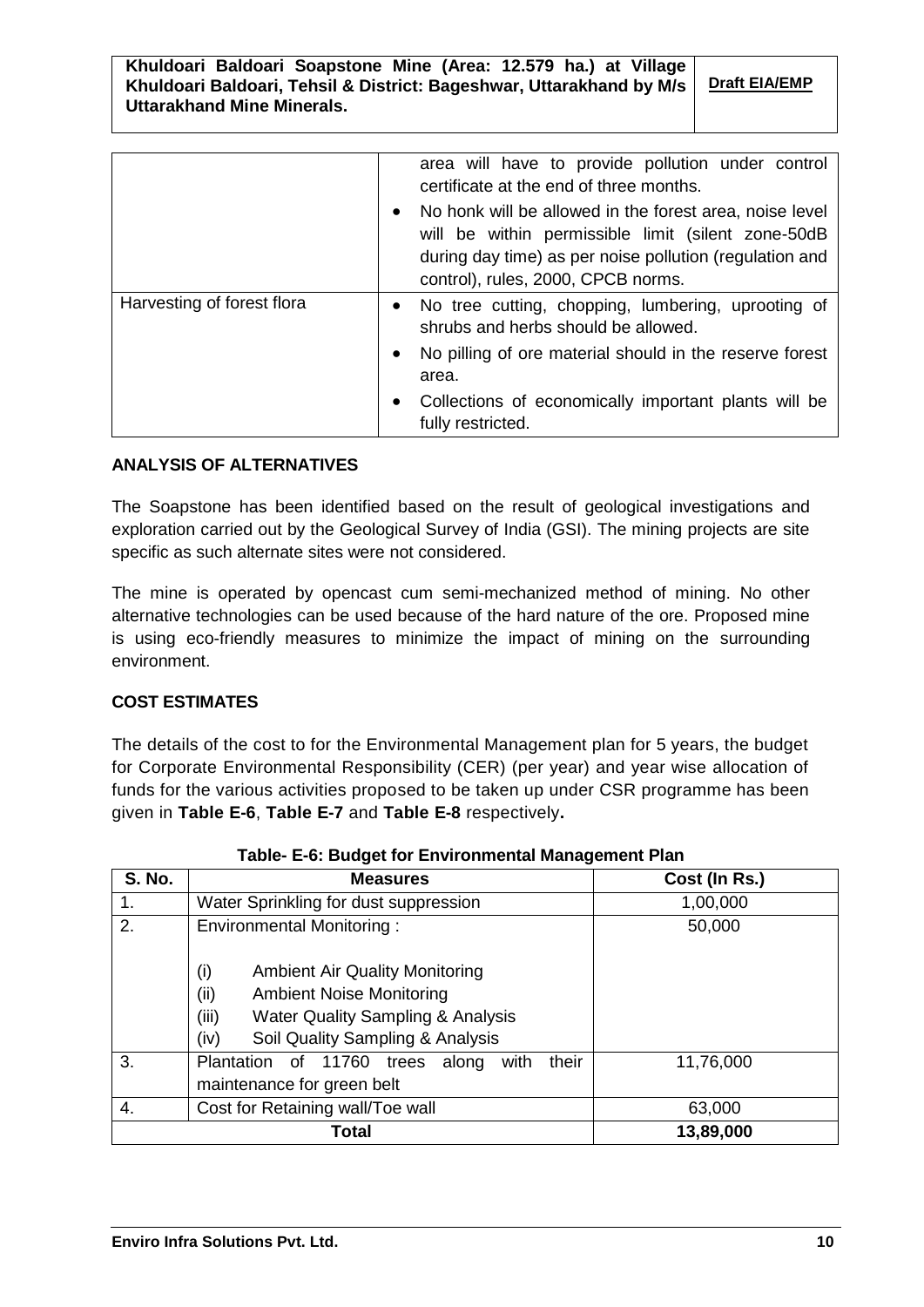# **Table E-7: Budget for Corporate Environmental Responsibility (CER) (per year)**

| <b>S. No.</b> | <b>Measures</b>                                                                           | Cost (In Rs.) (per year) |
|---------------|-------------------------------------------------------------------------------------------|--------------------------|
|               | <b>Sanitation facilities</b>                                                              | 50,000                   |
| $\mathbf{2}$  | Skill Development for villagers                                                           | 70,000                   |
| 3.            | Awareness to local farmers to increase yield of crop<br>and fodder                        | 1,00,000                 |
|               | Plantation in the community areas/schools and on<br>van panchayat land of nearby villages | 80,000                   |
|               | Total                                                                                     | 3,00,000                 |

**Table E-8: Year wise allocation of funds for the various activities proposed to be taken up under CSR programme**

|       | S. No. Activities                                            | <b>Allocation of Fund (Rs.)</b> |
|-------|--------------------------------------------------------------|---------------------------------|
|       | <b>Health Camps</b>                                          | 70,000                          |
| 2     | <b>Drinking Water Facilities</b>                             | 50,000                          |
| 3     | Maintenance of foot track                                    | 70,000                          |
| 4     | Donation for Temple Construction                             | 40,000                          |
| 5     | Donation for cultural activities in the<br>surrounding areas | 70,000                          |
| Total |                                                              | 3,00,000                        |

#### **ADDITIONAL STUDIES**

#### **Risk Assessment and Disaster Management Plan**

The complete mining operation will be carried out under the management control and direction of a qualified mine manager holding Mines Manager's Certificate of Competency. Moreover, mining staff will be sent to refresher courses from time to time to keep them updated.

#### **Disaster Management Plan**

Emergency preparedness is an important aspect in the planning of Disaster Management. Personnel would be trained suitably and prepared mentally and physically in emergency response through carefully planned, simulated procedures. Similarly, the key personnel and essential personnel shall be trained in the operations.

#### **PUBLIC CONSULTATION**

#### **Public Hearing**

In consonance with the EIA notification dated 14th September 2006, vide section 1 (a) related to Public Hearing, the draft EIA/EMP report shall be submitted to the Uttarakhand Environment Protection & Pollution Control Board (UEPPCB) for public hearing